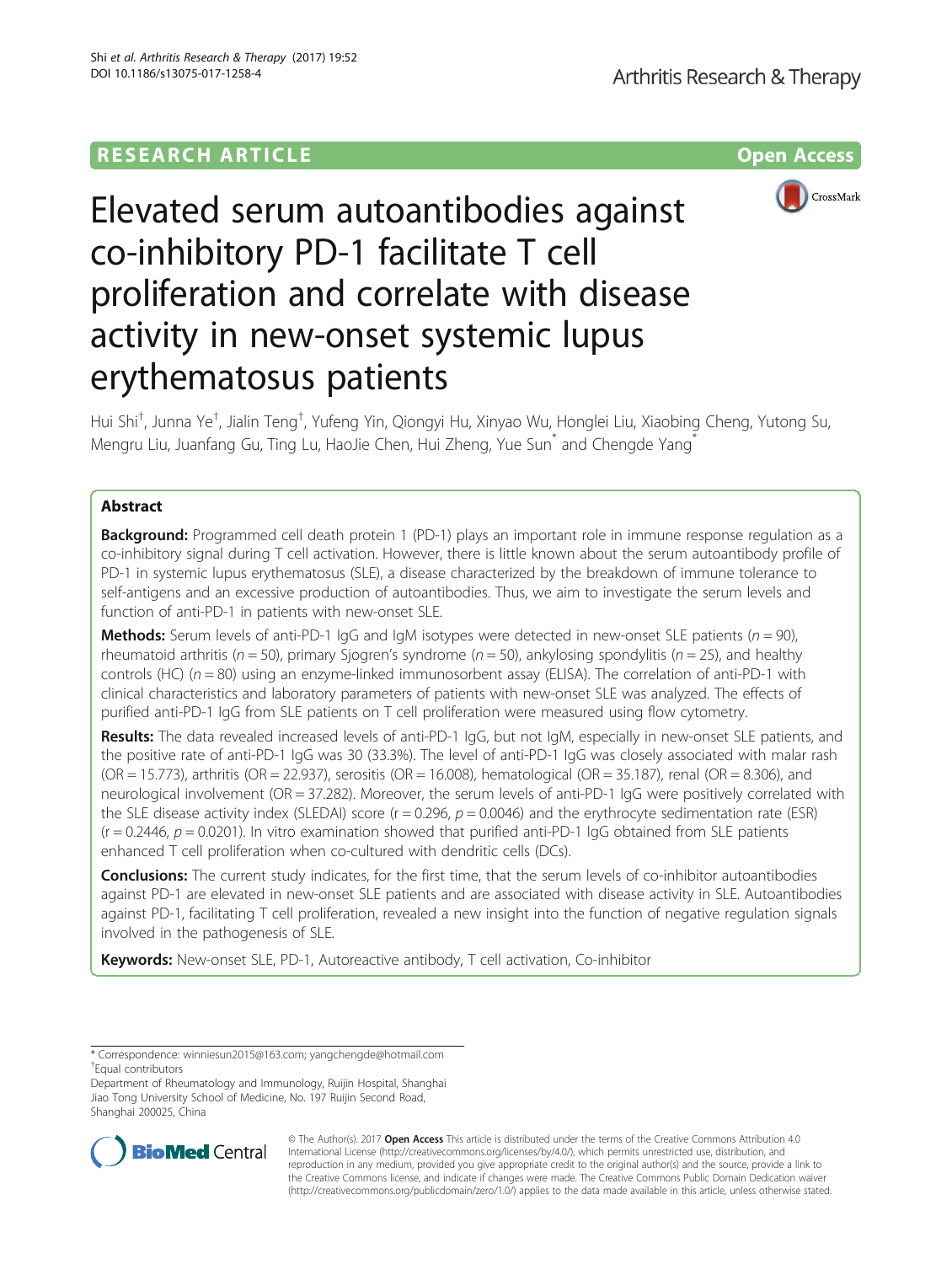### <span id="page-1-0"></span>Background

Systemic lupus erythematosus (SLE) is a prototypical autoimmune disease that typically manifests with symptoms including rash, arthritis, serositis, nephritis, and neuropsychopathy [\[1\]](#page-8-0). It is characterized by a breakdown of immune tolerance to self-antigens, leading to excessive production of autoantibodies [[2\]](#page-8-0). T cells in patients with SLE display altered attributes and are the primary contributors to disease initiation and perpetuation, as they are specialized for activating B cells and dendritic cells as well as secreting cytokines [\[3](#page-8-0)]. Although the precise mechanisms that facilitate the initiation of SLE-related pathology remain unclear, there is an indication that, once immune tolerance is compromised, T cells and B cells play important roles in the amplification and perpetuation of the autoimmune and inflammatory responses [[4\]](#page-8-0).

Several lines of evidence have demonstrated that insufficient co-inhibition can lead to a loss of self-tolerance and, thus, to autoimmunity, resulting in deleterious inflammation in and destruction of self-tissues mediated by autoreactive T cells and autoantibodies [[5\]](#page-8-0). Our previous study revealed a novel autoantibody against class A scavenger receptors in SLE patients which contributes to the breakdown of immune tolerance by the loss of the ability to clear apoptotic cells [\[6\]](#page-8-0).

Recently, much attention has been paid to programmed cell death protein 1 (PD-1, CD279), a surface protein which belongs to the immunoglobulin superfamily, and functions as an immunomodulatory molecule. PD-1, binding with its ligand PD-L1, delivers inhibitory signals to negatively regulate the immune response after T cell activation, and thus, maintains the balance of immune tolerance [\[7](#page-8-0)]. Upon PD-1 signals, antigenpresenting cells can convert naive CD4+ T cells into Foxp3<sup>+</sup> induced regulatory T (iTreg) cells [\[8\]](#page-8-0). Numerous studies have been reported that PD-1 and PD-L1 play an important role in the pathogenesis of autoimmune diseases in PD-1-deficient murine models, which present lupus-like glomerulonephritis, arthritis, and fatal autoimmune dilated cardiomyopathy [[9](#page-8-0)–[11\]](#page-8-0). In addition, blockade of the PD-1/PD-L pathway could exaggerate or accelerate the development of autoimmune diseases such as diabetes [\[12](#page-8-0)] and experimental autoimmune encephalitis [[13](#page-8-0)]. Given the immunomodulatory properties of PD-1 and PD-L, efforts have been made to elucidate the functions of PD-1 and PD-L in SLE patients. Lower PD-1 expression has been found on CD4<sup>+</sup> T cells in SLE patients and is correlated with PD-1 genotype, suggesting a crucial role of PD-1 in SLE [\[14](#page-8-0), [15\]](#page-8-0). Moreover, elevated frequency of PD-L1-expressing neutrophils has been reported in patients with SLE, and is correlated with the disease activity and severity of SLE [\[16](#page-8-0)]. However, the serum profile of autoantibodies against PD-1 in SLE remains to be determined.

In this study we aimed to investigate the serum levels of autoantibodies against co-inhibitory PD-1 and their impact on T cell proliferation in new-onset SLE patients in vitro.

## Methods

#### Patients and healthy controls

The study included 90 consecutive, untreated, new-onset patients with SLE who fulfilled the American College of Rheumatology (ACR) classification criteria for the diagnosis of SLE [[17\]](#page-8-0), and 50 patients with primary Sjogren's syndrome (pSS), 50 with rheumatoid arthritis (RA) and 25 with ankylosing spondylitis (AS) according to the standard diagnostic criteria [\[18](#page-8-0)–[20\]](#page-8-0). Finally, samples from 80 sex- and age-matched healthy donors with neither autoimmune nor infectious diseases were collected as healthy controls. Demographic data, clinical characteristics, and laboratory findings of SLE patients were collected. All of the sera samples were stored at -80 °C until use. Disease activity was measured using the SLE disease activity index 2000 (SLEDAI-2 K) [[21](#page-8-0)]. The study was performed in accordance with the Declaration of Helsinki and the principles of Good Clinical Practice. Biological samples were obtained under a protocol approved by the Institutional Research Ethics Committee of Ruijin Hospital (ID: 2016-62), Shanghai, China. All subjects signed written informed consent.

## Production of recombinant human PD-1 extracellular domain

The extracellular domain of the human PD-1 gene (NP\_005009.2) Leu24-Gln167 was synthesized by General Biosystems Inc. (Morrisville, NC, USA). The PD-1 extracellular domain gene was fused to the human immunoglobulin (Ig)G1 Fc region at the N-terminus and the 6xHis tag at the C-terminus using the OE-PCR method. The PCR product was digested with BamHI and XhoI, and cloned into the pCDNA3.4-Topo vector (Invitrogen, Grand Island, NY, USA) under the CMV promoter and mouse Ig-kappa signal peptide for highlevel secretion. The recombinant PD-1-nFc-His6 was expressed in Expi293 cells by transient transfection using ExpiFectamine reagent (Life Technologies, Carlsbad, CA, USA). After transfection for 3 days, the culture supernatant was collected and the recombinant protein was purified using a protein A column (GE Healthcare, Milwaukee, WI, USA). As a result of glycosylation, the purified PD-1-nFc-His6, as a disulfide-linked homodimer, migrated as an approximately 120 kDa protein in nonreducing SDS-PAGE. The homodimer was incubated with recombinant enterokinase (Novoprotein, Shanghai, China) at 37 °C for 24 h, passed through the protein A column to remove the Fc region, and exchanged to a PBS buffer for storage at 4 °C. The concentration of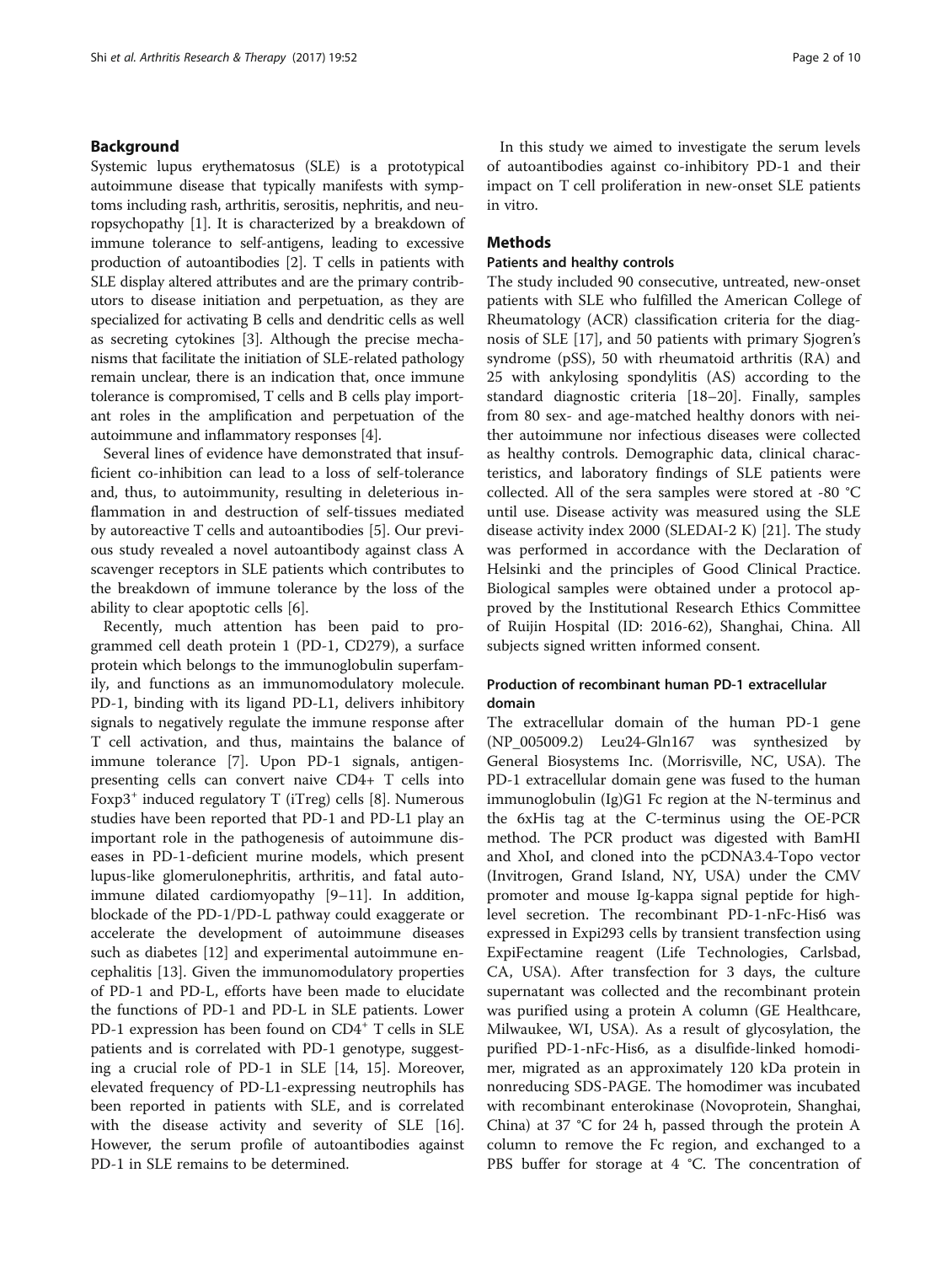recombinant PD-1-His6 was determined by bicinchoninic acid (BCA) protein assay (Pierce Biotechnology, Rockford, USA). The recombinant PD-1-His6 consisted of 156 amino acids and, due to glycosylation, migrated as an approximately 35 kDa protein in nonreducing SDS-PAGE.

#### Detection of PD-1 autoantibodies

Antibodies against human PD-1 in the sera of SLE patients, pSS patients, RA patients, AS patients and healthy controls were determined by using an enzymelinked immunosorbent assay (ELISA). Ninety-six-well high-binding plates (Corning, Corning, NY, USA) were coated with recombinant human PD-1 extracellular domain (1 μg per well) overnight at 4 °C in 0.05 mol/L carbonate buffer sodium (PH = 9.6). The antigen-coated wells were washed three times with PBST (PBS plus 0.05% Tween-20) and blocked with PBST containing 5% bovine serum albumin (BSA) for 2 h at 37 °C. The blocking buffer was tapped off and washed as described above before the addition of 100 ul of serum sample (1:100 diluted in 1% BSA). The PD-1 monoclonal antibody (Novoprotein, Summit, NJ, USA) was used as a positive control. Human sera were incubated for 2 h at room temperature followed by incubation with HRP-conjugated goat anti-human IgG and IgM (Abcam, Cambridge, UK) for another 1 h at room temperature. Then, the plates were washed and 100 ul of tetramethylbenzidine (TMB) substrate solution was added. The color development was stopped by the addition of 50 ul of 0.5 M  $H_2SO_4$ . Absorbance was measured at a wavelength of 450 nm in a microplate reader (Bio-Rad Laboratories, Richmond, CA, USA). All samples and standards were run in duplicates and the readings were performed in duplicates.

#### IgG purification

IgG was isolated from the sera of new-onset SLE patients with high levels of anti-PD-1 IgG according to the ELISA assay by protein A agarose (Pierce, Rockford, IL, USA). The isolates were examined for endotoxin contamination using a limulus amoebocyte lysate (LAL) assay (A&C Biological Ltd., Zhanjiang, China). The total protein content was estimated using a BCA assay.

#### Purification of specific autoantibodies against PD-1

The purification of specific antibodies was performed according to a previous report [[22](#page-8-0)]. In brief, recombinant human PD-1 was spotted onto a nitrocellulose filter and incubated with the purified IgG from SLE patients. After washing with PBST, the antibodies were eluted with 100 mM of glycine ( $pH = 2.8$ ). The eluted antibodies were immediately neutralized with 1 M of Tris-HCl  $(pH = 8.0)$ . Normal human IgG was purchased from Millipore (Darmstadt, Germany). The purified PD-1

antibodies were concentrated with a final concentration of 1 mg/ml. After sterile filtration, the autoantibodies were stored as small aliquot package in -80 °C.

#### Preparation of monocyte-derived dendritic cells (DCs)

Peripheral blood monocytes (PBMCs) were isolated from the blood of three healthy volunteers using Ficoll density gradient centrifugation (GE Healthcare). The CD14<sup>+</sup> PBMCs were isolated by positive selection using CD14 microbeads (Miltenyi Biotec, Auburn, CA, USA) according to the manufacturer's instructions. The selected cells were cultured in RPMI 1640 containing 10% fetal calf serum (FCS; Gibco, Grand Island, NY, USA), 2 mM L-glutamine, 100 units/ml penicillin, 100 μg/ml streptomycin and supplemented with 20 ng/ml of granulocyte-macrophage colony-stimulating factor (GM-CSF) and 20 ng/ml of interleukin (IL)-4 (R&D Systems, Inc., Minneapolis, MN, USA) in a humidified  $5\%$  CO<sub>2</sub> incubator. On day 7, DCs were stimulated with 50 ng/ml of lipopolysaccharide (LPS) for 24 h. The matured DCs were labeled with anti-human CD80, CD86, and HLA-DR (BD Biosciences Pharmingen, San Diego, CA, USA) and analyzed using a FACS Canto II instrument (BD Biosciences Pharmingen). More than 90% of the cultured cells were triple positive for CD80, CD86, and HLA-DR.

#### Preparation of autologous T cells

Autologous T cells were isolated from the PBMC of three healthy volunteers on day 8. The  $CD3^+$  T cells were isolated by positive selection using CD3 microbeads (Miltenyi Biotec) according to the manufacturer's instructions. CD3<sup>+</sup> T cells were cultured in RPMI 1640 containing 10% FCS, 2 mM L-glutamine, 100 units/ml penicillin, 100 μg/ml streptomycin and supplemented with 20 U/ml of IL-2 (R&D Systems, Inc.) and 0.5 ug/ml of mouse anti-human CD3 (BD Biosciences Pharmingen) for 3 d. Activated T cells were stained with PE-labeling antihuman PD-1 antibody (BD Biosciences Pharmingen) and examined using a FACS Canto II instrument.

#### T cell proliferation assay

For the proliferation assay,  $1 \times 10^5$  T cells were labeled with 10 μM of CFSE (Sigma-Aldrich, St. Louis, MO, USA) in 100 μl pre-cold PBS, followed by incubation in 37 °C for 10 min and neutralization with pre-cold fetal bovine serum according to the manufacturer's instructions (Molecular Probes, Leiden, Netherlands). CFSE-labeled T cells were incubated with fresh medium containing purified human PD-1 antibodies from SLE patients or normal human IgG for 1 h at 37 °C. After being co-cultured with  $1 \times 10^4$  DCs in round-bottom 96-well tissue culture plates (Corning) for 72 h, cells were collected. PerCP Cy5.5-conjugated anti-human CD4 antibody was used for CD4 T cell staining according to the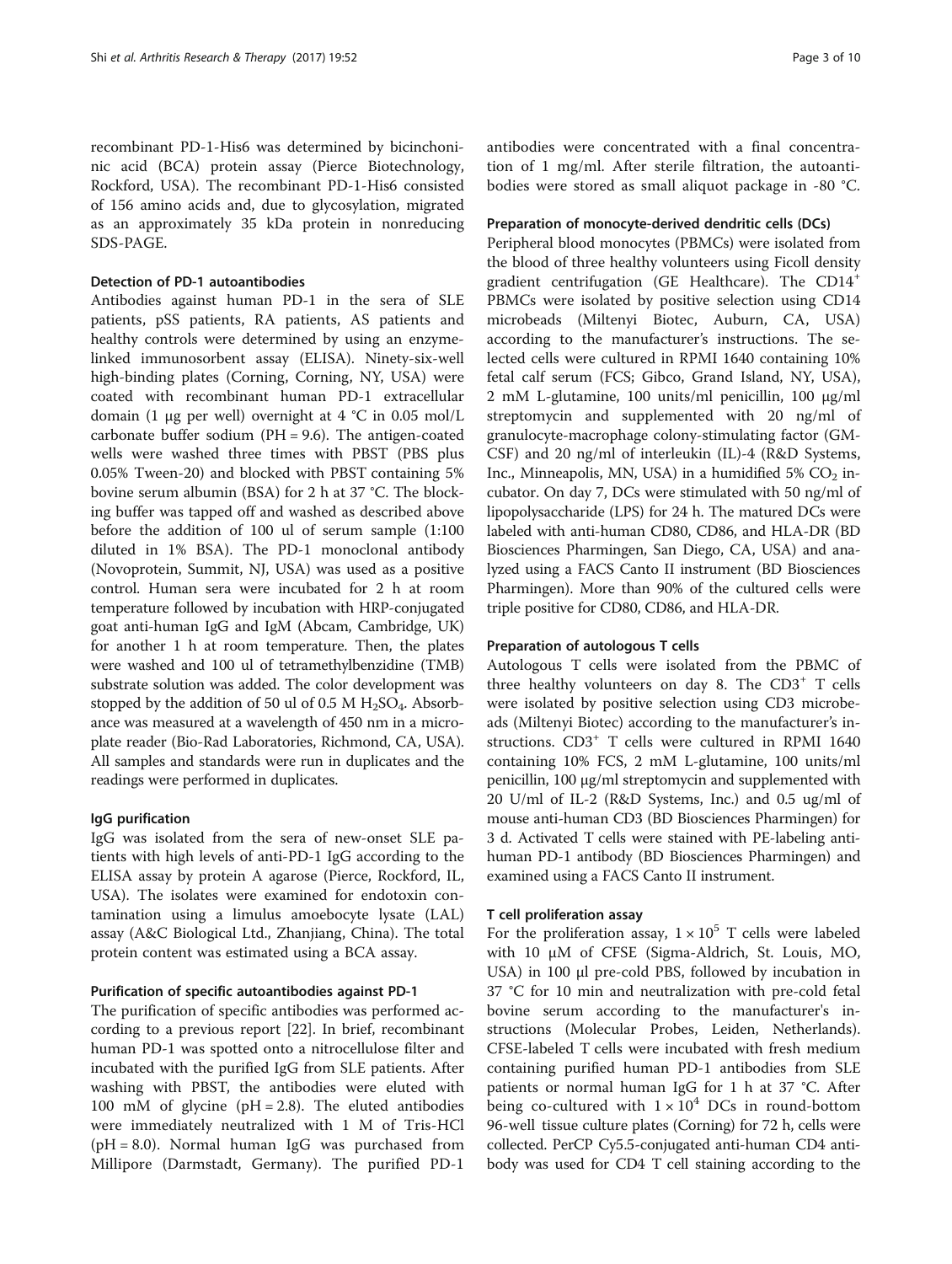<span id="page-3-0"></span>manufacturer's protocols. Each experiment was preformed, duplicated and analyzed using a FACS Calibur cytometer and analyzed using FlowJo software (Tree Star Inc., Ashland, OR, USA).

#### **Statistics**

For continuous variables, comparisons were carried out using an independent  $t$  test for two independent samples, a Mann-Whitney U test for non-normal data, and a paired  $t$  test for matched samples. Categorical variables were compared by the chi-square test or Fisher's exact test. Correlations between groups were evaluated by the Spearman test. Results are expressed as the mean ± standard deviation (SD) of three independent experiments. Multivariate analysis was performed in order to identify the independent factors that are positively associated with the dependent variable. To control for possible confounding parameters, various multivariate logistic regression models were designed. The magnitude of each factor was expressed as an odds ratio (OR). A  $p$  value less than 0.05 was considered statistically significant. Graphs were drawn using Graphpad Prism (version 6, Graphpad Software, San Diego, CA, USA). Data were analyzed using the IBM SPSS software package for Windows (version 23.0; IBM Corp., Armonk, NY, USA).

#### Results

#### Characteristics of the study population

A total of 90 patients diagnosed with SLE, 50 patients with pSS (mean age  $\pm$  SD, 32.39  $\pm$  7.6 years; female/male, 41/9), 50 patients with RA (mean age  $\pm$  SD, 30.87  $\pm$  8.1 years; female/male, 42/8), 25 patients with AS (mean age  $\pm$  SD,  $30.19 \pm 7.1$  years; female/male,  $20/5$ ) and 80 healthy donors (mean age  $\pm$  SD, 31.45  $\pm$  8.9 years; female/male, 68/12) were included in this study. There were no significant differences between the groups with regard to age and gender ratio. SLE disease activity was evaluated using the systemic lupus erythematosus disease activity index 2000 (SLEDAI-2 K) [\[21\]](#page-8-0). The history, manifestation, and autoantibody profile of SLE was collected for each patient. Demographic and clinical data are summarized in Table 1.

## Increased serum level of co-inhibitory PD-1 autoantibodies in new-onset SLE patients

For each individual, the optical density (OD) values at 450 nm for anti-PD-1 IgG and IgM were examined using ELISA. As shown in Fig. [1](#page-4-0), the OD value of anti-PD-1 IgG in sera from SLE patients was significantly higher than in healthy controls (HC,  $p < 0.001$ ), RA group ( $p < 0.001$ ), pSS group ( $p < 0.01$ ), and AS group ( $p < 0.001$ ) whereas the IgM isotype of PD-1 antibodies showed no significant difference between any two groups. Next, we defined the positive sample as the ratio of the positive and negative optical densities  $(P/N)$  greater than 2.1, according

| <b>Table 1</b> The clinical characteristics of the new-onset untreated |  |
|------------------------------------------------------------------------|--|
| SLE patients $(n = 90)$                                                |  |
| .                                                                      |  |

| Variable                                               | SLE patients    |
|--------------------------------------------------------|-----------------|
| Gender (female/male, n)                                | 76/14           |
| Age (mean $\pm$ SD, year)                              | $33.1 \pm 9.8$  |
| Disease duration (mean $\pm$ SD, days)                 | $72.0 \pm 53.0$ |
| SLEDAI (mean $\pm$ SD)                                 | $12.9 \pm 7.9$  |
| Disease activity                                       |                 |
| SLEDAI $\leq$ 8, (n, %)                                | 40, (44.4)      |
| SLEDAI > 8, (n, %)                                     | 50, (55.6)      |
| Disease manifestations                                 |                 |
| Arthritis (n, %)                                       | 41, (45.6)      |
| Rash (n, %)                                            | 43, (47.8)      |
| Oral ulcer (n, %)                                      | 11, (5.0)       |
| Serositis (n, %)                                       | 16, (17.8)      |
| Photosensitivity (n, %)                                | 14, (15.6)      |
| Raynaud's phenomenon (n, %)                            | 5, (5.6)        |
| Hematological (n, %)                                   | 46, (51.1)      |
| Lupus nephritis (proteinuria $\geq$ 0.5 g/24 h) (n, %) | 21, (23.3)      |
| Neuropsychiatric manifestations (n, %)                 | 8, (8.9)        |
| Autoantibody profile                                   |                 |
| Anti-dsDNA $+$ (n, %)                                  | 75, (83.3)      |
| Anti-Sm $+$ (n, %)                                     | 21, (23.3)      |
| Anti-SSA $+$ (n, %)                                    | 42, (46.7)      |
| Anti-SSB $+$ (n, %)                                    | 13, (14.4)      |
| Anti-U1RNP + $(n, %)$                                  | 29, (32.2)      |
| Anti-Rib-P $+$ (n, %)                                  | 15, (16.7)      |
| Anti-nucleosome-A + (n, %)                             | 36, (40.0)      |

SLE systemic lupus erythematosus, SD standard deviation, SLEDAI-2 K SLE disease activity index 2000

to previous work [\[23](#page-8-0)]. Among 90 patients with SLE, the positive rate of anti-PD-1 IgG and IgM was 30 (33.3%) and 18 (5%), respectively.

## Association between anti-PD-1 IgG and clinical features of new-onset SLE patients

Table [2](#page-4-0) shows the correlation of anti-PD-1 with the clinical parameters of patients with new-onset SLE. The level of anti-PD-1 is closely associated to malar rash (OR = 15.773; 95% CI 3.065–81.186), arthritis (OR = 22.937; 95% CI 4.619–113.9), serositis (OR = 16.008; 95% CI 2.119– 120.967), hematological (OR = 35.187; 95% CI 6.459– 191.679), renal (OR = 8.306; 95% CI 1.323–52.132), and neurological involvement (OR = 37.282; 95% CI 1.497– 928.697). However, no association was observed between anti-PD-1 and the clinical features of discoid rash, oral ulcer, photosensitivity, vasculitis, or Raynaud's phenomenon  $(p > 0.05)$ . These findings suggest that anti-PD-1 might play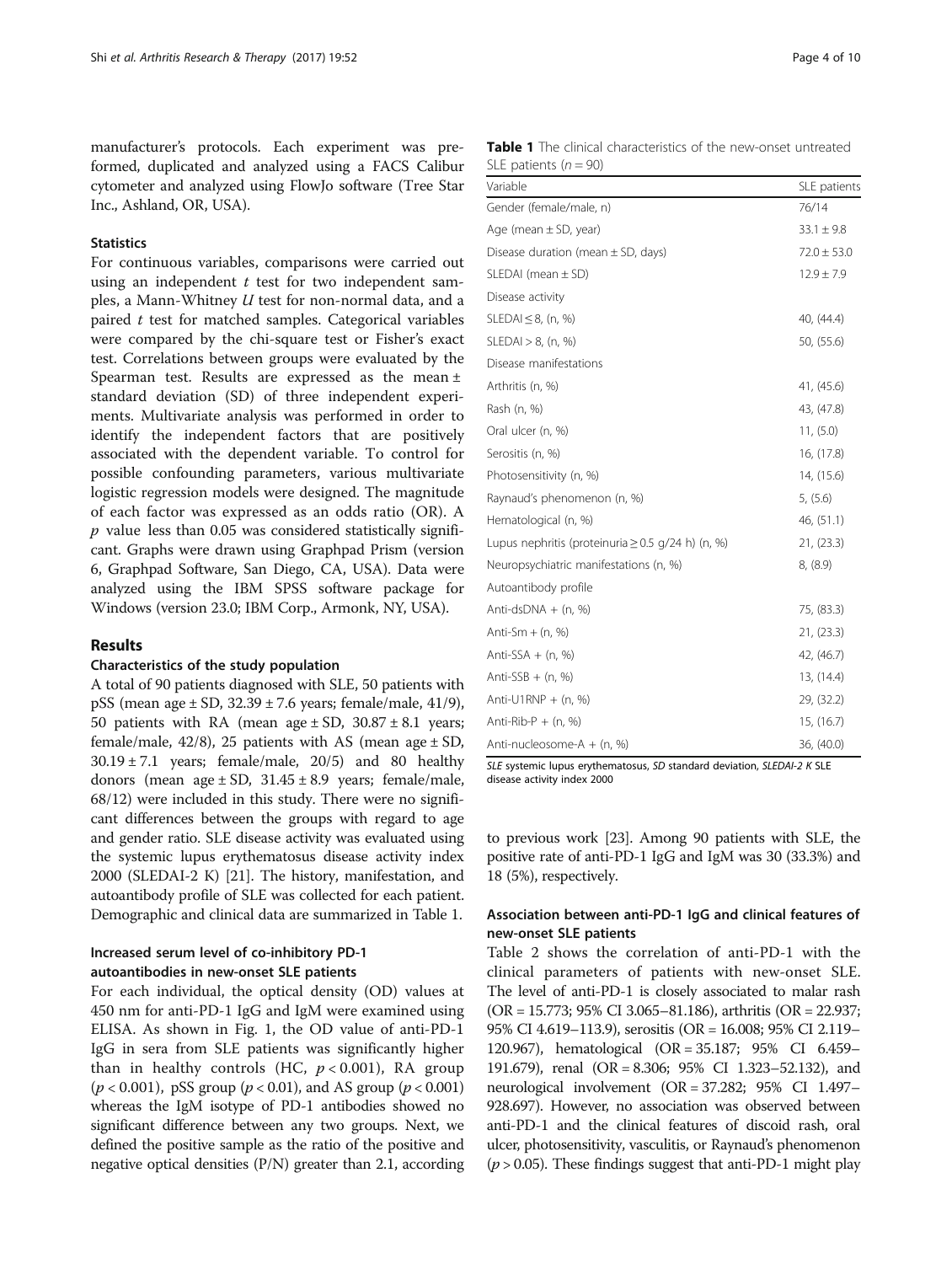<span id="page-4-0"></span>

a critical role in the occurrence of systematic clinical features.

## Cross-correlation analysis for anti-PD-1 IgG with disease activity

Next, in order to evaluate the relationship of serum anti-PD-1 levels and disease activity, we first analyzed the correlation between anti-PD-1 IgG, the SLEDAI score, and laboratory parameters including erythrocyte sedimentation rate (ESR), anti-dsDNA, and antinuclear antibodies (ANA). The results show that the serum levels of anti-PD-1 IgG are positively correlated with SLEDAI score ( $r = 0.296$ ,  $p = 0.0046$ ) and ESR ( $r = 0.2446$ ,  $p = 0.0201$ , whereas no statistically significant correlation was observed for anti-PD-1 IgG with anti-dsDNA  $(r =$ 0.0398,  $p = 0.9563$ ), ANA (r = 0.0164,  $p = 0.8783$ ) (Fig. [2](#page-5-0)),

| <b>Table 2</b> Association of anti-PD1 with clinical features of |  |  |  |
|------------------------------------------------------------------|--|--|--|
| new-onset SLE patients                                           |  |  |  |

| Clinical manifestations   | p value | Odds ratio | 95% CI           |
|---------------------------|---------|------------|------------------|
| Malar rash                | 0.001   | 15.773     | 3.065-81.186     |
| Discoid rash              | 0.077   | 12.688     | 0.762-211.274    |
| Arthritis                 | < 0.001 | 22.937     | 4.619-113.9      |
| Oral ulcer                | 0.279   | 3.830      | 0.336-43.256     |
| Photosensitivity          | 0.477   | 4.042      | 0.086-189.971    |
| Vasculitis                | 0.216   | 4.851      | 0.398-59.109     |
| Raynaud's phenomenon      | 0.657   | 2.266      | $0.061 - 84.212$ |
| Serositis                 | 0.007   | 16.008     | 2.119-120.967    |
| Hematological involvement | < 0.001 | 35.187     | 6.459-191.679    |
| Renal involvement         | 0.024   | 8.306      | 1.323-52.132     |
| Neurological involvement  | 0.027   | 37.282     | 1.497-928.697    |

PD-1 programmed cell death protein 1, SLE systemic lupus erythematosus

as well as C-reactive protein (CRP) and complement C3 and C4 levels ( $p > 0.05$ , data not shown). Furthermore, we classified SLEDAI scores into four equal groups (group I,  $SLEDAI = 0-4$ ; group II,  $SLEDAI = 5-9$ ; group III,  $SLE DAI = 10-14$ ; group IV,  $SLEDAI > 14$ ) and found that the serum levels of anti-PD-1 IgG in group I patients were significantly lower than levels in group II ( $p = 0.04$ ) and IV  $(p = 0.001)$ , but not group III  $(p = 0.151)$  (Additional file [1](#page-7-0): Figure S1). Finally, we also analyzed the correlation between anti-PD-1 and other laboratory findings. As shown in Fig. [3,](#page-5-0) the serum titer of anti-PD-1 IgG is not significantly different between patients with seropositive and seronegative autoantibodies including anti-Sm, anti-U1RNP, anti-SSA, and anti-SSB. These findings indicate that the serum level of autoantibodies against PD-1 might be a potential marker for SLE disease activity.

## Purified autoantibodies against PD-1 from SLE patients promote CD4<sup>+</sup> T cell proliferation

Given that co-inhibitor PD-1/PD-L1 is crucial in regulating T cell activation [[7\]](#page-8-0), we therefore explored the effect of purified anti-PD-1 from SLE patients on T cell proliferation using a DC and T cell co-culture system. It is well known that PD-1 is expressed on activated T cells. We first examined the PD-1 levels on the surface of CD4<sup>+</sup> T cells activated by anti-CD3 (0.5 ug/ml) for 3 d. The results showed that PD-1 is expressed after the activation of the T cells, while there was no PD-1 detected on the surface of unstimulated T cells (Fig. [4a, b\)](#page-6-0), which is consistent with previous findings [\[24](#page-8-0)].

Next, we purified PD-1 autoantibodies from SLE patients with high levels of anti-PD-1 IgG and carried out a proliferation assay using a T and DC cell co-culture system. The results showed that, compared to the IgG control group, T cell proliferation was enhanced after blocking the PD-1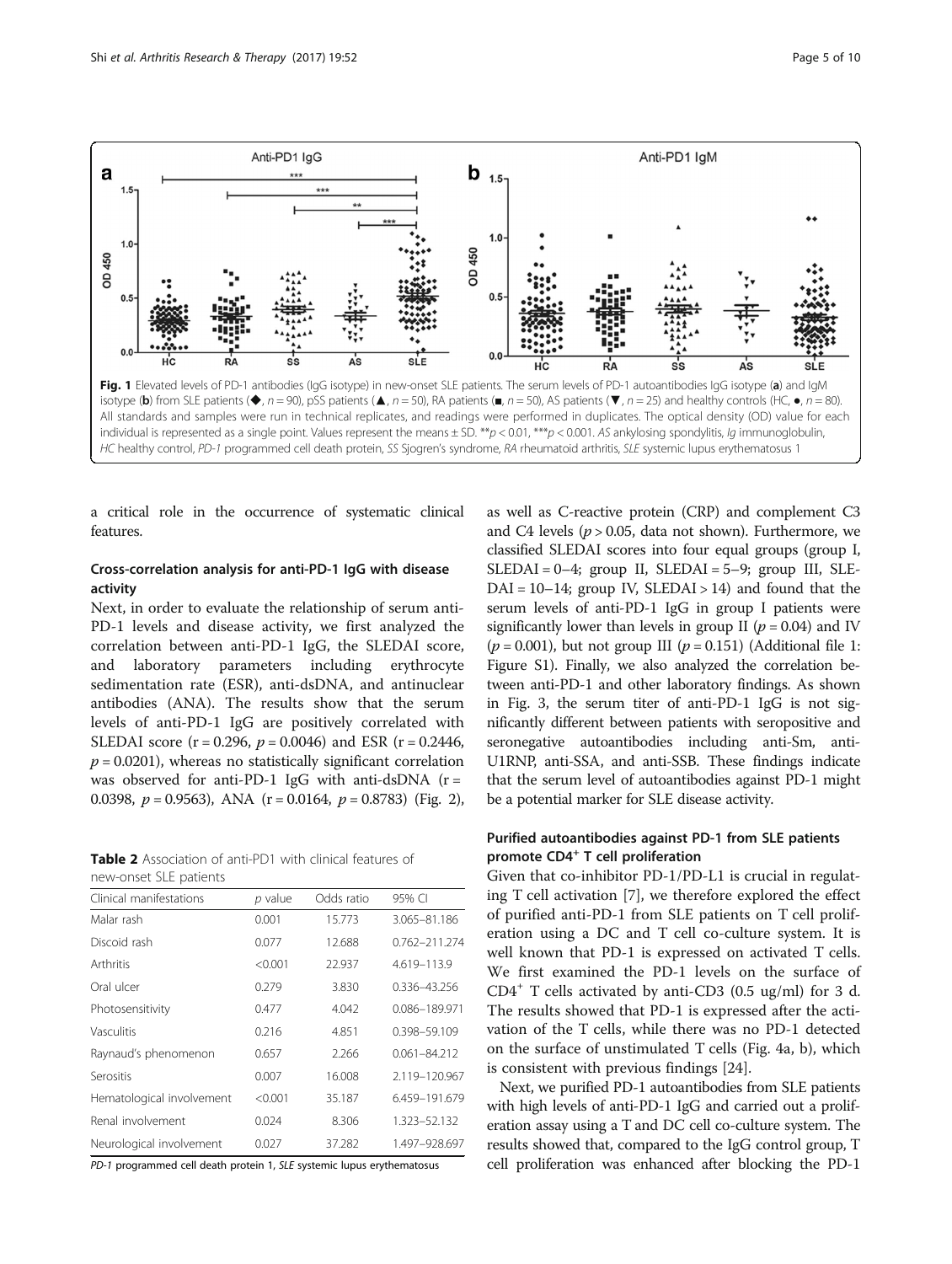<span id="page-5-0"></span>

function with PD-1 autoantibodies from SLE patients and commercial monoclonal PD-1 antibody (Fig. [4c](#page-6-0) and [d](#page-6-0)). These data indicate that self-reactive autoantibodies against co-inhibitor PD-1 may contribute to the dysregulated T cell hyperproliferation observed during SLE pathogenesis.

## **Discussion**

Recent studies have demonstrated that immune checkpoints, such as the PD-1 pathway, are vital regulatory pathways for maintaining the homeostasis and tolerance of the immune system [[5, 25](#page-8-0)]. Selective blockade of

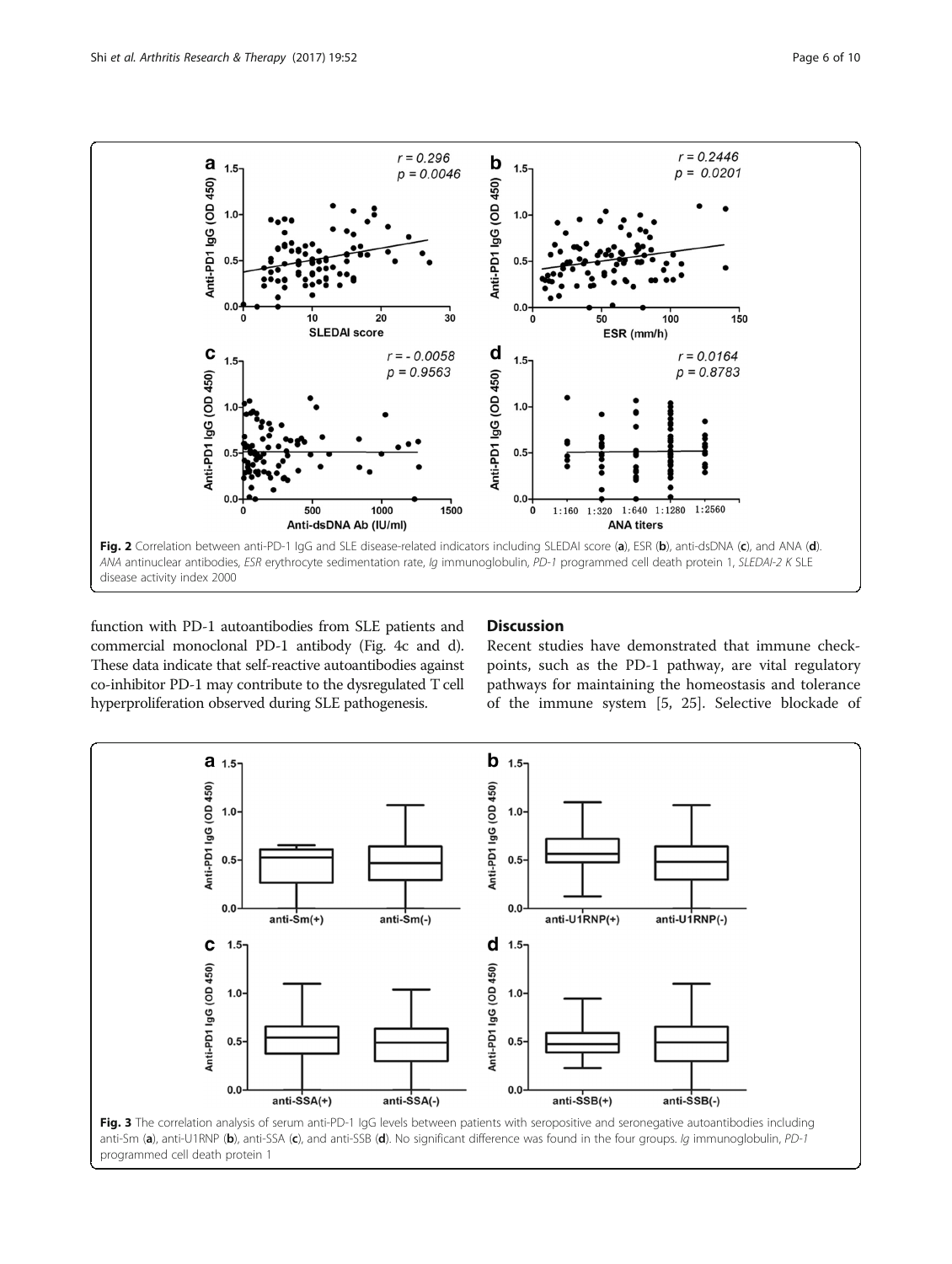<span id="page-6-0"></span>

immune checkpoints reinforce antitumor immunity, in turn resulting in autoimmune diseases such as SLE and rheumatoid arthritis [\[25](#page-8-0), [26\]](#page-8-0). PD-1, a member of the B7 receptor family, has been reported to be expressed mainly on activated T cells, B cells, and monocytes [[24, 27](#page-8-0), [28\]](#page-8-0). After binding with PD-L1, PD-1 delivers a negative signal which inhibits immune responses via downregulating T cell activation, and, thus, affecting peripheral T cell tolerance.

PD-1 is the most studied co-inhibitory receptor in SLE. The polymorphism of PD-1 has been established to be associated with susceptibility to SLE [\[29](#page-8-0)–[31\]](#page-8-0). In particular, T cell proliferation was increased in homozygous PD1.3 (A/A) SLE patients, while it was significantly reduced in heterozygous and wild-type (G/G) patients and healthy controls [[15\]](#page-8-0). Previous studies revealed that a lack of PD-1 or PD-1 blockade by anti-PD-1 commercial antibodies result in an exacerbation of T cell-mediated immunopathology in various disease models, including SLE. Furthermore, PD-1 knockout mice developed lupus-like autoimmune symptoms spontaneously and had significantly increased levels of immunoglobulin [\[9](#page-8-0)]. There was an interesting finding that T cell proliferation could be increased by adding sera from active SLE patients with unknown mechanism [\[15\]](#page-8-0). Our results reveal, for the first time, anti-PD-1 antibody in sera from SLE patients promoting the T cell proliferation, indicating a pathogenic role for anti-PD-1 antibodies in SLE.

Recently, the anti-PD-1 antibody has been suggested as a new serological marker for type 1 autoimmune hepatitis [\[32](#page-8-0)]. However, there is still little known about the expression level and function of self-reactive autoantibodies against PD-1 in SLE patients. In the present study, autoantibodies against PD-1 IgG and IgM were found in SLE patients (33.3% and 5%, respectively) specifically. In addition, our data also indicated that serum levels of anti-PD-1 IgG are positively correlated with specific clinical symptoms and disorders including malar rash, arthritis, and serositis, as well as multiple organ involvement including hematologic disorders, renal diseases, and neurological dysfunctions (as shown in Table [2](#page-4-0)). Our results also revealed that the level of anti-PD-1 was closely associated with the disease activity indicators of SLE patients including the SLEDAI score and ESR. Furthermore, when we stratified patients according to their SLEDAI score, we found that the levels of anti-PD-1 IgG in new-onset SLE patients with SLEDAI scores of 0–4 were significantly lower compared with patients with SLEDAI scores of 5–9 and >14. These results suggest that serum levels of anti-PD-1 IgG might be a helpful indicator to evaluate the disease activity of SLE patients.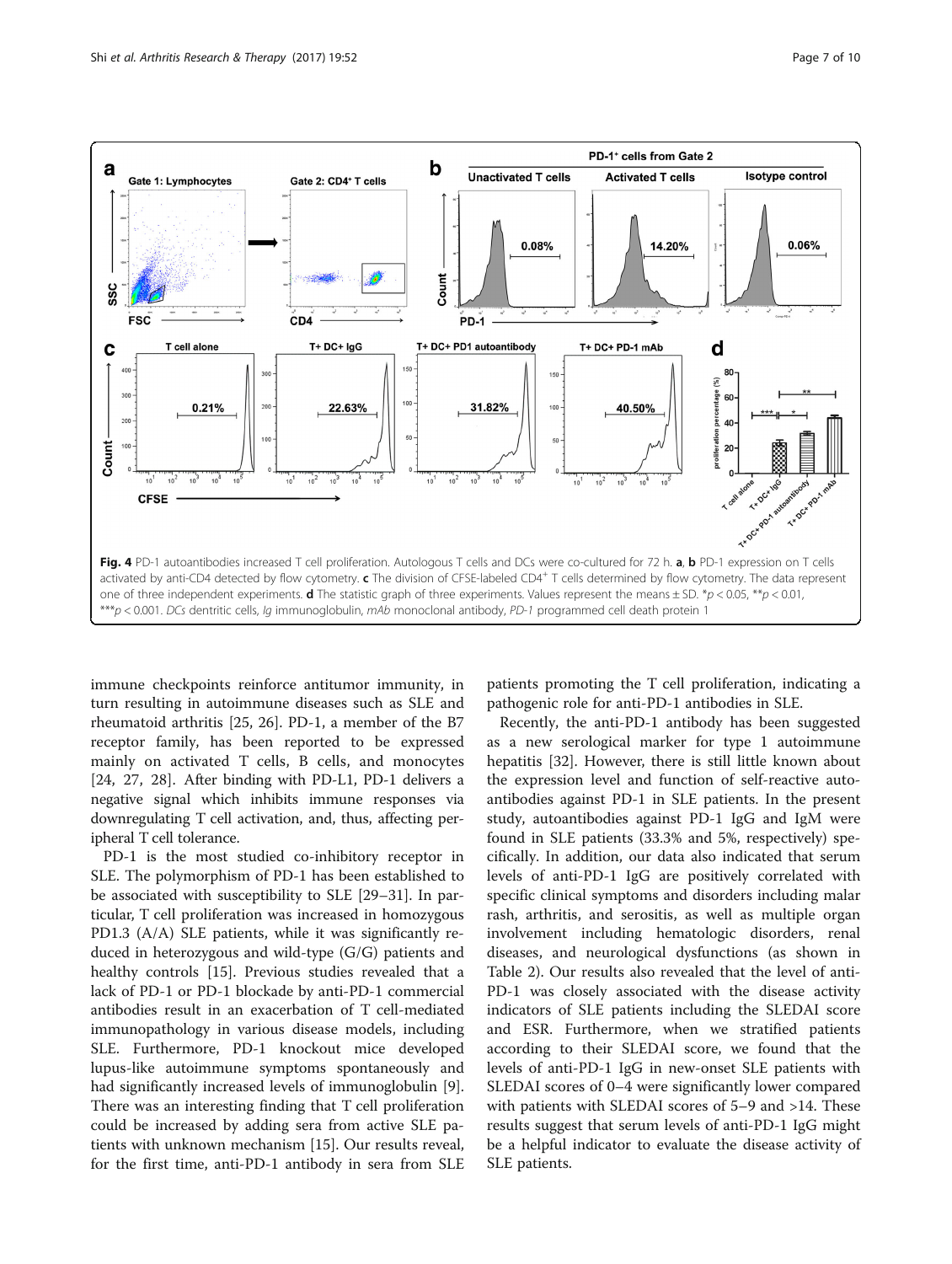<span id="page-7-0"></span>The role of the PD-1 pathway in maintaining immune tolerance at the level of DC-T cell interactions has been well established [[33\]](#page-8-0), and persistent activation of selfreactive CD4<sup>+</sup> T cells is a pathogenic hallmark of autoimmune diseases such as SLE [\[3](#page-8-0)]. Considering the elevated levels of PD-1 autoantibodies in SLE patients, we further examined the function of these self-reactive antibodies extracted from the sera of SLE patients in promoting CD4<sup>+</sup> T cell proliferation. Our results showed that the proliferation of DC-activated  $CD4^+$  T cells was enhanced after incubation with PD-1 autoantibodies, indicating that the co-inhibitory PD-1 pathway is blocked by the autoantibody against PD-1 pathologically in SLE patients. Our data demonstrate that the dysfunction of PD-1, beyond the polymorphism, owing to the selfreactive autoantibodies.

It has been demonstrated that PD-1 knockout in C57 BL/6 mice resulted in the development of lupus arthritis and glomerulonephritis, which indicated the important role of PD-1 in maintaining the homeostasis of autoimmunity [[12\]](#page-8-0). Moreover, lower expression of PD-1 on PBMCs and CD4 + CD25+ T cells have been found in SLE patients [[14, 15\]](#page-8-0). Combined with our current results, antibodies against PD-1 might accelerate the severity of lupus in vivo by blocking the biological function of the PD-1 signaling pathway. Controversially, in vivo blockade of PD-1 receptor in a lupus murine model (NZB/WF1) has been shown to delay the disease progression [\[34](#page-8-0)–[36](#page-8-0)], and might, owing to the high affinity and doses of commercial PD-1 antibodies administered to mice, result in the dissolution of T cells instead of the inhibition of T cells function.

Despite PD-1 acting as a negative signal for T cell activation and proliferation, it has been shown that PD-1 signaling is also required for the continued maintenance of functional Tregs that may control autoimmunity in lupus-prone mice models [[35](#page-8-0)]. Besides, the expression level of PD-1 on Tregs was decreased remarkably in SLE patients compared with healthy donors [[14](#page-8-0)]. The PD-1 pathway and Tregs are both crucial for attenuating immune responses by regulating T cell activation. Confusingly, proportions of Tregs in SLE patients were not fully confirmed. Numerous studies have found decreased frequency and defective regulatory function of CD4<sup>+</sup> CD25<sup>+</sup> Tregs in SLE patients, which is inversely correlated with disease activity (SLEDAI scores) and serum levels of autoantibody [[37](#page-8-0)–[40](#page-9-0)]. However, unaltered or increased frequency of Tregs, positively correlated with the disease activity in SLE patients, has been demonstrated in some other studies [\[41](#page-9-0), [42\]](#page-9-0). Thus, more research needs to be done to elucidate the role of PD-1 and Tregs in SLE.

In general, the function of PD-1 autoantibodies in vivo remains complicated and additional animal studies are

required to elucidate the contribution of PD-1 autoantibodies on immunoregulation function including Tregs in SLE.

#### Conclusions

Autoantibodies against PD-1 were significantly high in the sera of new-onset SLE patients and exacerbated T cell proliferation via blocking the function of immune checkpoint PD-1, suggesting that PD-1 autoreactivity might be a novel pathogenesis contributing to the development of SLE.

#### Additional file

[Additional file 1: Figure S1.](dx.doi.org/10.1186/s13075-017-1258-4) Serum levels of anti-PD-1 IgG in new-onset SLE patients classified into four equal groups according to the SLEDAI score. Values represent the means  $\pm$  SD. \*\*\*  $p$  < 0.001. \*\*  $p$  < 0.01. \* $p$  < 0.05. ns no significance. (TIF 402 kb)

#### Abbreviations

ANA: Antinuclear antibodies; AS: Ankylosing spondylitis; DCs: Dentritic cells; ELISA: Enzyme-linked immunosorbent assay; ESR: Erythrocyte sedimentation rate; Ig: Immunoglobulin; IL: Interleukin; PBMCs: Peripheral blood monocytes; PD-1: Programmed cell death protein 1; PD-L: PD-1 ligands; pSS: Primary Sjogren's syndrome; RA: Rheumatoid arthritis; SLE: Systemic lupus erythematosus; SLEDAI-2 K: SLE disease activity index 2000; Tregs: Regulatory T cells

#### Acknowledgements

Not applicable.

#### Funding

This work was supported by the National Natural Science Foundation of China (81373211, 81671589, 81601400), the Shanghai Sailing Program (16YF1407000) and the Prairie Fire Program (LYJH-358).

#### Availability of data and materials

Not applicable.

#### Authors' contributions

HS carried out the ELISA experiment, analyzed the data, and drafted the manuscript. JNY participated in the in vitro flow cytometry experiment and statistical analysis. JLT collected the clinical data and revised the [Methods](#page-1-0) section. YFY drafted the [Results](#page-3-0) section. QYH helped carry out the supplementary ELISA experiments of other diseases and controls. XYW interpreted data and carried out statistical analyses. HLL revised the [Discussion](#page-5-0) section. XBC participated in data interpretation. YTS helped carry out the ELISA experiment and revised the [Background](#page-1-0) section. MRL participated in the collection of clinical data. JFG participated in the collection of serum samples. TL helped check the data. HJC helped revise the manuscript. HZ helped make the statistical graphs. YS participated in the design of the study, and revised the manuscript. CDY conceived the study, designed and participated in experiments, helped with coordination, analyzed data, and drafted, edited, and revised the manuscript. All authors read and approved the final manuscript.

#### Authors' information

Not applicable.

#### Competing interests

The authors declare that they have no competing interests.

#### Consent for publication

Not applicable.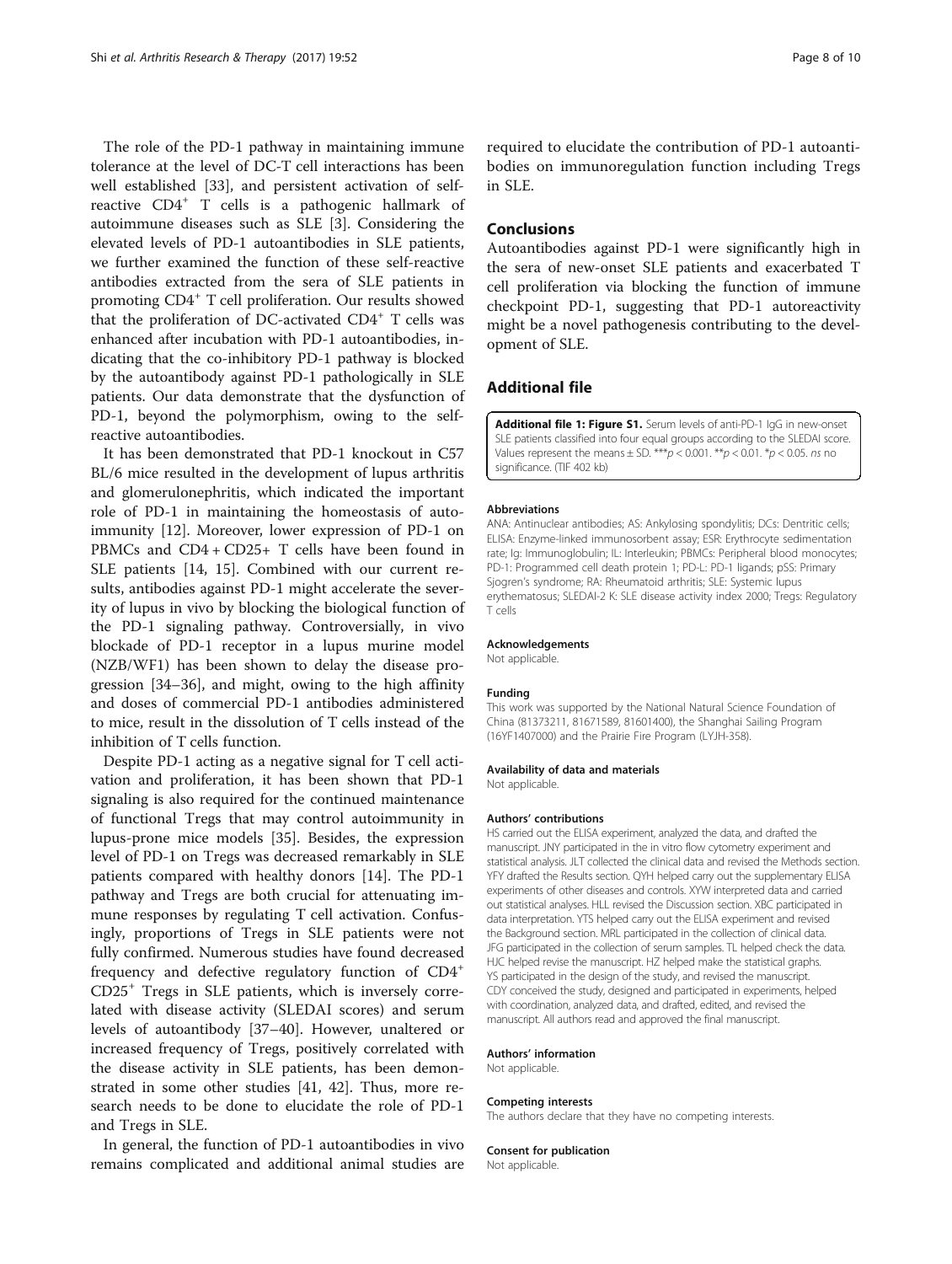#### <span id="page-8-0"></span>Ethics approval and consent to participate

The study was performed in accordance with the Declaration of Helsinki and the principles of Good Clinical Practice. Biological samples were obtained under a protocol approved by the Institutional Research Ethics Committee of Ruijin Hospital (ID: 2016-62), Shanghai, China. All subjects gave written informed consent.

#### Received: 12 September 2016 Accepted: 10 February 2017 Published online: 09 March 2017

#### References

- 1. Tsokos GC. Systemic lupus erythematosus. N Engl J Med. 2011;365(22):2110–21. 2. Moulton VR, Tsokos GC. T cell signaling abnormalities contribute to aberrant
- immune cell function and autoimmunity. J Clin Investig. 2015;125(6):2220–7. 3. Crispin JC, Kyttaris VC, Terhorst C, Tsokos GC. T cells as therapeutic targets in
- SLE. Nat Rev Rheumatol. 2010;6(6):317–25. 4. Shlomchik MJ, Craft JE, Mamula MJ. From T to B and back again: positive
- feedback in systemic autoimmune disease. Nat Rev Immunol. 2001;1(2):147–53. 5. Zhang Q, Vignali DA. Co-stimulatory and co-inhibitory pathways in
- autoimmunity. Immunity. 2016;44(5):1034–51.
- 6. Chen XW, Shen Y, Sun CY, Wu FX, Chen Y, Yang CD. Anti-class a scavenger receptor autoantibodies from systemic lupus erythematosus patients impair phagocytic clearance of apoptotic cells by macrophages in vitro. Arthritis Res Ther. 2011;13(1):R9.
- 7. Fife BT, Pauken KE. The role of the PD-1 pathway in autoimmunity and peripheral tolerance. Ann N Y Acad Sci. 2011;1217:45–59.
- 8. Francisco LM, Salinas VH, Brown KE, Vanguri VK, Freeman GJ, Kuchroo VK, Sharpe AH. PD-L1 regulates the development, maintenance, and function of induced regulatory T cells. J Exp Med. 2009;206(13):3015–29.
- 9. Nishimura H, Minato N, Nakano T, Honjo T. Immunological studies on PD-1 deficient mice: implication of PD-1 as a negative regulator for B cell responses. Int Immunol. 1998;10(10):1563–72.
- 10. Nishimura H, Nose M, Hiai H, Minato N, Honjo T. Development of lupus-like autoimmune diseases by disruption of the PD-1 gene encoding an ITIM motif-carrying immunoreceptor. Immunity. 1999;11(2):141–51.
- 11. Nishimura H, Okazaki T, Tanaka Y, Nakatani K, Hara M, Matsumori A, Sasayama S, Mizoguchi A, Hiai H, Minato N, et al. Autoimmune dilated cardiomyopathy in PD-1 receptor-deficient mice. Science. 2001;291(5502):319–22.
- 12. Ansari MJ, Salama AD, Chitnis T, Smith RN, Yagita H, Akiba H, Yamazaki T, Azuma M, Iwai H, Khoury SJ, et al. The programmed death-1 (PD-1) pathway regulates autoimmune diabetes in nonobese diabetic (NOD) mice. J Exp Med. 2003;198(1):63–9.
- 13. Salama AD, Chitnis T, Imitola J, Ansari MJ, Akiba H, Tushima F, Azuma M, Yagita H, Sayegh MH, Khoury SJ. Critical role of the programmed death-1 (PD-1) pathway in regulation of experimental autoimmune encephalomyelitis. J Exp Med. 2003;198(1):71–8.
- 14. Kristjansdottir H, Steinsson K, Gunnarsson I, Grondal G, Erlendsson K, Alarcon-Riquelme ME. Lower expression levels of the programmed death 1 receptor on CD4 + CD25+ T cells and correlation with the PD-1.3A genotype in patients with systemic lupus erythematosus. Arthritis Rheum. 2010;62(6):1702–11.
- 15. Bertsias GK, Nakou M, Choulaki C, Raptopoulou A, Papadimitraki E, Goulielmos G, Kritikos H, Sidiropoulos P, Tzardi M, Kardassis D, et al. Genetic, immunologic, and immunohistochemical analysis of the programmed death 1/programmed death ligand 1 pathway in human systemic lupus erythematosus. Arthritis Rheum. 2009;60(1):207–18.
- 16. Luo Q, Huang Z, Ye J, Deng Y, Fang L, Li X, Guo Y, Jiang H, Ju B, Huang Q, et al. PD-L1-expressing neutrophils as a novel indicator to assess disease activity and severity of systemic lupus erythematosus. Arthritis Res Ther. 2016;18:47.
- 17. Hochberg MC. Updating the American College of Rheumatology revised criteria for the classification of systemic lupus erythematosus. Arthritis Rheum. 1997;40(9):1725.
- 18. Arnett FC, Edworthy SM, Bloch DA, McShane DJ, Fries JF, Cooper NS, Healey LA, Kaplan SR, Liang MH, Luthra HS, et al. The American Rheumatism Association 1987 revised criteria for the classification of rheumatoid arthritis. Arthritis Rheum. 1988;31(3):315–24.
- 19. Vitali C, Bombardieri S, Moutsopoulos HM, Balestrieri G, Bencivelli W, Bernstein RM, Bjerrum KB, Braga S, Coll J, de Vita S, et al. Preliminary criteria for the classification of Sjogren's syndrome. Results of a prospective

concerted action supported by the European Community. Arthritis Rheum. 1993;36(3):340–7.

- 20. van der Linden S, Valkenburg HA, Cats A. Evaluation of diagnostic criteria for ankylosing spondylitis. A proposal for modification of the New York criteria. Arthritis Rheum. 1984;27(4):361–8.
- 21. Gladman DD, Ibanez D, Urowitz MB. Systemic lupus erythematosus disease activity index 2000. J Rheumatol. 2002;29(2):288–91.
- 22. Margutti P, Matarrese P, Conti F, Colasanti T, Delunardo F, Capozzi A, Garofalo T, Profumo E, Rigano R, Siracusano A, et al. Autoantibodies to the C-terminal subunit of RLIP76 induce oxidative stress and endothelial cell apoptosis in immune-mediated vascular diseases and atherosclerosis. Blood. 2008;111(9):4559–70.
- 23. Yolken RH, Kim HW, Clem T, Wyatt RG, Kalica AR, Chanock RM, Kapikian AZ. Enzyme-linked immunosorbent assay (ELISA) for detection of human reovirus-like agent of infantile gastroenteritis. Lancet. 1977;2(8032):263–7.
- 24. Said EA, Dupuy FP, Trautmann L, Zhang Y, Shi Y, El-Far M, Hill BJ, Noto A, Ancuta P, Peretz Y, et al. Programmed death-1-induced interleukin-10 production by monocytes impairs CD4+ T cell activation during HIV infection. Nat Med. 2010;16(4):452–9.
- 25. Baumeister SH, Freeman GJ, Dranoff G, Sharpe AH. Coinhibitory pathways in immunotherapy for cancer. Annu Rev Immunol. 2016;34:539–73.
- 26. Dong H, Strome SE, Matteson EL, Moder KG, Flies DB, Zhu G, Tamura H, Driscoll CL, Chen L. Costimulating aberrant T cell responses by B7-H1 autoantibodies in rheumatoid arthritis. J Clin Investig. 2003;111(3):363–70.
- 27. Topalian SL, Hodi FS, Brahmer JR, Gettinger SN, Smith DC, McDermott DF, Powderly JD, Carvajal RD, Sosman JA, Atkins MB, et al. Safety, activity, and immune correlates of anti-PD-1 antibody in cancer. N Engl J Med. 2012;366(26):2443–54.
- 28. Okamura T, Sumitomo S, Morita K, Iwasaki Y, Inoue M, Nakachi S, Komai T, Shoda H, Miyazaki J, Fujio K, et al. TGF-beta3-expressing CD4 + CD25(-)LAG3+ regulatory T cells control humoral immune responses. Nat Commun. 2015;6:6329.
- 29. Prokunina L, Castillejo-Lopez C, Oberg F, Gunnarsson I, Berg L, Magnusson V, Brookes AJ, Tentler D, Kristjansdottir H, Grondal G, et al. A regulatory polymorphism in PDCD1 is associated with susceptibility to systemic lupus erythematosus in humans. Nat Genet. 2002;32(4):666–9.
- 30. Johansson M, Arlestig L, Moller B, Rantapaa-Dahlqvist S. Association of a PDCD1 polymorphism with renal manifestations in systemic lupus erythematosus. Arthritis Rheum. 2005;52(6):1665–9.
- 31. Ferreiros-Vidal I, Gomez-Reino JJ, Barros F, Carracedo A, Carreira P, Gonzalez-Escribano F, Liz M, Martin J, Ordi J, Vicario JL, et al. Association of PDCD1 with susceptibility to systemic lupus erythematosus: evidence of population-specific effects. Arthritis Rheum. 2004;50(8):2590–7.
- 32. Matsumoto K, Miyake Y, Matsushita H, Ohnishi A, Ikeda F, Shiraha H, Takaki A, Nouso K, Yamamoto K. Anti-programmed cell death-1 antibody as a new serological marker for type 1 autoimmune hepatitis. J Gastroenterol Hepatol. 2014;29(1):110–5.
- 33. Keir ME, Francisco LM, Sharpe AH. PD-1 and its ligands in T-cell immunity. Curr Opin Immunol. 2007;19(3):309–14.
- 34. Wong M, La Cava A, Singh RP, Hahn BH. Blockade of programmed death-1 in young (New Zealand black x New Zealand white)F1 mice promotes the activity of suppressive CD8+ T cells that protect from lupus-like disease. J Immunol. 2010;185(11):6563–71.
- 35. Wong M, La Cava A, Hahn BH. Blockade of programmed death-1 in young (New Zealand Black x New Zealand White)F1 mice promotes the suppressive capacity of CD4+ regulatory T cells protecting from lupus-like disease. J Immunol. 2013;190(11):5402–10.
- 36. Kasagi S, Kawano S, Okazaki T, Honjo T, Morinobu A, Hatachi S, Shimatani K, Tanaka Y, Minato N, Kumagai S. Anti-programmed cell death 1 antibody reduces CD4 + PD-1+ T cells and relieves the lupus-like nephritis of NZB/W F1 mice. J Immunol. 2010;184(5):2337–47.
- 37. Habibagahi M, Habibagahi Z, Jaberipour M, Aghdashi A. Quantification of regulatory T cells in peripheral blood of patients with systemic lupus erythematosus. Rheumatol Int. 2011;31(9):1219–25.
- Crispin JC, Martinez A, Alcocer-Varela J. Quantification of regulatory T cells in patients with systemic lupus erythematosus. J Autoimmun. 2003;21(3):273–6.
- 39. Lyssuk EY, Torgashina AV, Soloviev SK, Nassonov EL, Bykovskaia SN. Reduced number and function of CD4 + CD25highFoxP3+ regulatory T cells in patients with systemic lupus erythematosus. Adv Exp Med Biol. 2007;601:113–9.